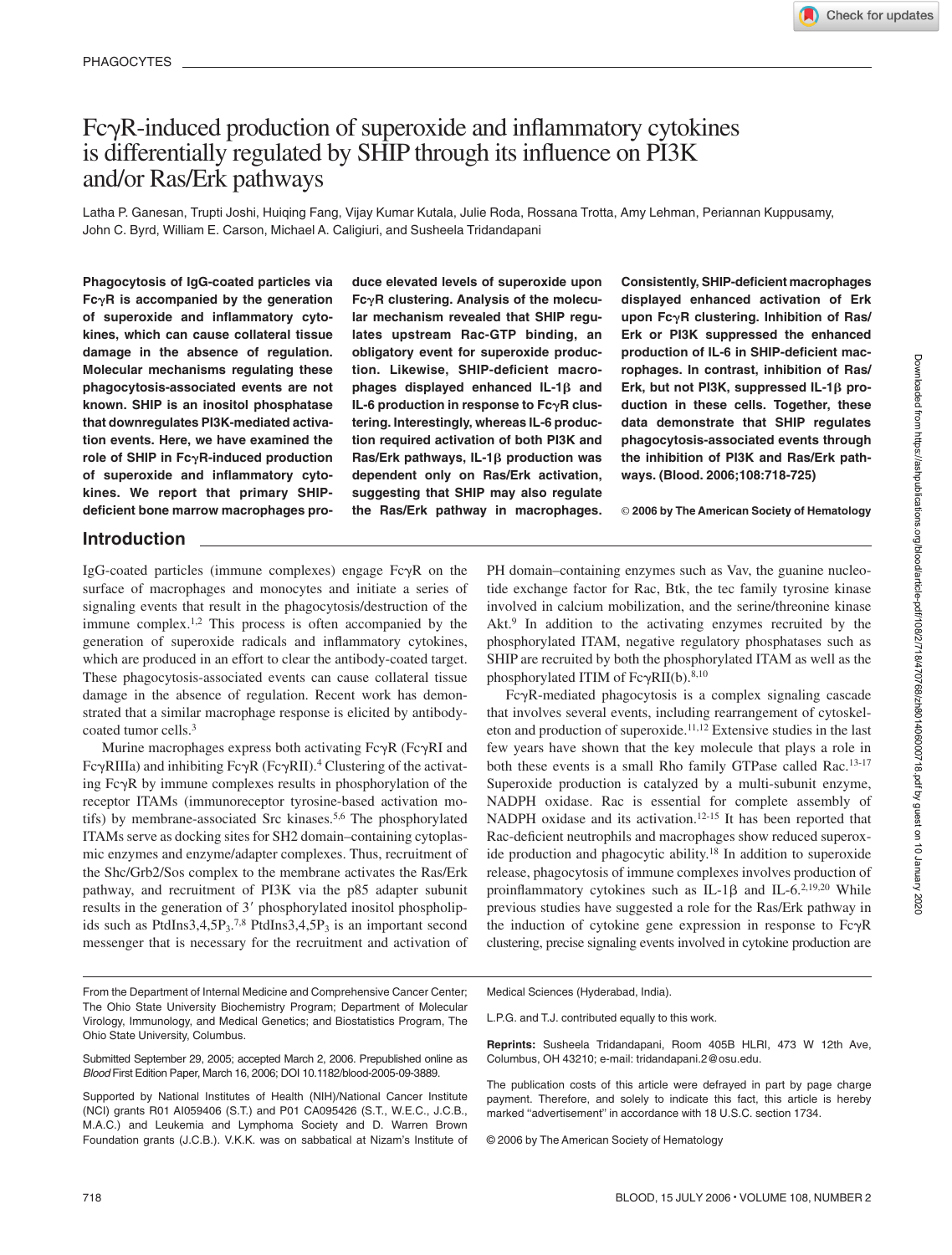not known.2 Likewise, mechanisms that regulate these phagocytosisassociated events are not known.

SHIP is an inositol 5' phosphatase expressed exclusively in hematopoietic cells, where it serves as a negative regulator of cell proliferation, activation, and survival. $2<sup>1</sup>$  It is a multidomain cytosolic protein that has an N-terminal SH2 domain; central catalytic domain that hydrolyzes PtdIns3,4,5P<sub>3</sub> to PtdIns3,4P<sub>2</sub>; 2 NPXY motifs; and a C-terminal proline-rich domain. Thus there are 2 aspects to SHIP's functional role: its catalytic activity and its interaction with other proteins. It has been shown that bone marrow–derived macrophages (BMMs) from SHIP<sup>-/-</sup> mice and cells expressing dominant-negative catalytic mutants of SHIP exhibit enhanced phagocytic ability compared with  $SHIP^{+/+}$ cells.10,22 Interestingly, studies in B cells demonstrated that the noncatalytic, interaction domains of SHIP are responsible for the regulation of the Ras/Erk pathway by virtue of their ability to interact with molecules such as p62dok and Shc.23-26 However, there are no studies to date examining the influence of SHIP on phagocytosis-associated events such as superoxide generation and inflammatory cytokine production.

In this study, we demonstrate that SHIP downregulates superoxide production when macrophages are stimulated with immune complexes and that SHIP negatively regulates upstream Rac activity. Likewise, SHIP has negative influence on  $Fc\gamma R$ -induced IL-1 $\beta$  and IL-6 production. Interestingly, our results indicated a differential requirement for the activation of the Ras/Erk and PI3K pathways in the generation of IL-1 $\beta$  and IL-6 in response to Fc $\gamma$ R clustering. Analysis of the mechanism of SHIP regulation of Fc $\gamma$ R-induced IL-1 $\beta$  and IL-6 production revealed that SHIP influences the production of these cytokines through the regulation of the Ras/Erk and the PI3K pathways. Based on these findings, we propose that SHIP is a key regulator of the  $Fc\gamma R$ -mediated inflammatory response.

# **Materials and methods**

#### **Cells, antibodies, and reagents**

Raw 264.7 cells were obtained from ATCC (Manassas, VA) and maintained in RPMI supplemented with 5% fetal bovine serum. Rac antibody was purchased from Chemicon International (Temecula, CA). All phosphospecific antibodies were from Cell Signaling Technology (Beverly, MA). Anti–mouse CD16/32 (FcRIII/II) was purchased from BD Pharmingen (San Diego, CA). Mouse antirat antibody was from Jackson ImmunoResearch (Bar Harbor, ME). Rabbit polyclonal SHIP antibody was a generous gift from Dr K. M. Coggeshall (Oklahoma Medical Research Foundation, Oklahoma City, OK). Akt antibody was from Santa Cruz Biotechnology (Santa Cruz, CA).

#### **Culture of murine bone marrow macrophages**

BMMs were derived as previously described.<sup>27</sup> Briefly, bone marrow cells were cultured in RPMI containing 10% fetal bovine serum and supplemented with 10 ng/mL CSF-1 and 5 µg/mL polymixin B for 7 days. The cells obtained in this manner were greater than 99% positive for Mac-1, as determined by flow cytometry.

#### **Generation of stable cell lines expressing SHIP**

PINCO–wild-type (PINCO-wt) SHIP retroviral vector was kindly provided by Dr Martin Sattler (Dana-Farber Cancer Institute, Harvard University, Boston, MA).28-30 PINCO–catalytic-deficient D675A SHIP was generated as previously described.29 Retroviral infections of Raw 264.7 cells were performed following previously published standards.29 Briefly, infectious supernatants from PINCO (vector only), PINCO-wt SHIP, or PINCO–

catalytic-deficient D675A SHIP-transfected Phoenix cells were collected 48 hours after transfection and used for 3 cycles of infection. Upon infection, Raw 264.7 cells were sorted (FACS Vantage; BD Biosciences, San Jose, CA) for green fluorescent protein (GFP) expression and stable lines were raised.

#### **Preparation of heat-aggregated IgG**

Heat-aggregated IgG was prepared according to methods described previously.<sup>27</sup> In brief, Chromopure mouse IgG at a concentration of 750  $\mu$ g/mL was heated at 62°C for 30 minutes, then cooled on ice immediately and used to stimulate cells.

#### **Measurement of superoxide production in BMMs**

Superoxide produced in cells was measured using the cell-permeable dye dihydroethidium (DHE; Sigma, St Louis, MO), which binds to nuclear DNA when oxidized by superoxide and emits red fluorescence.<sup>31</sup> Briefly, BMMs were seeded in 6-well plates at a concentration of 1.5 million cells per well. The next day cells were washed once with PBS followed by addition of RPMI medium without phenol red. The cells were stimulated with heat-aggregated IgG for 2 hours, in the dark at 37°C, in the presence of 10 M of fluorescent probe DHE (Sigma). After 2 hours the cells were washed with ice-cold PBS, scraped, and lysed by brief sonication. Lysates and supernatants were loaded in 96-well plates and the fluorescence was measured in a microplate fluorimeter (SpectraMax Gemini; Molecular Devices, Sunnyvale, CA) using excitation/emission filters 520/590 nm.

#### **Rac activity assay**

Glutathione agarose beads coated with GST-PAK1-PBD (p21 binding domain) were prepared as described in Benard et al<sup>32</sup> and Benard and Bokoch.33 The p21 binding domain (PBD) of p21-activated kinase 1 (PAK1) binds and pulls down specifically the GTP-bound (active form) and not the GDP-bound form of Rac. Here, BMMs, or Raw 264.7 transfectants, were activated by clustering  $Fc\gamma R$  with anti-mouse  $Fc\gamma RIII/II$  2.4G2 antibody followed by mouse antirat antibody for indicated time points. Cells were lysed in TN1 buffer (50 mM Tris, pH 8.0; 10 mM EDTA; 10 mM Na4P2O7; 10 mM NaF; 1% Triton-X 100; 125 mM NaCl; 10 mM Na3VO4; 10 μg/mL each aprotinin and leupeptin). Protein-matched cell lysates were incubated with GST-PAK1-PBD beads for 1 hour at 4°C. After 1 hour, beads were washed with TN1 and then boiled in  $1 \times$  SDS sample buffer (60 mM Tris, pH6.8; 2.3% SDS; 10% glycerol; 0.01% bromophenol blue; and 1% 2-ME) for 10 minutes. Proteins were resolved by sodium dodecyl sulfate–polyacrylamide gel electrophoresis (SDS-PAGE), transferred to nitrocellulose membrane, probed with anti-Rac antibody, and developed by enhanced chemiluminescence (ECL).

#### **Western blot data quantitation**

The ECL signal was quantitated using an HP Scanjet 7400c scanner (Hewlett-Packard, Palo Alto, CA) and a densitometry program (Scion Image version 0.4.0.2; Scion, Frederick, MD). In experiments measuring phosphorylation, we first subtracted background, normalized the signal to the amount of actin or total target protein in the lysate, and plotted the values as fold increase over unstimulated samples, as previously described.<sup>27</sup>

#### **Measurement of cytokines by ELISA**

Cells were cultured for varying time points ranging from 2 hours to 8 hours, in the presence or absence of heat-aggregated IgG. Cell lysates and supernatants were harvested, centrifuged to remove dead cells, and analyzed by enzyme-linked immunosorbent assay (ELISA) using cytokine specific kits from R&D Systems (Minneapolis, MN). Data were analyzed using a paired *t* test, and a *P* value less than .05 was considered significant.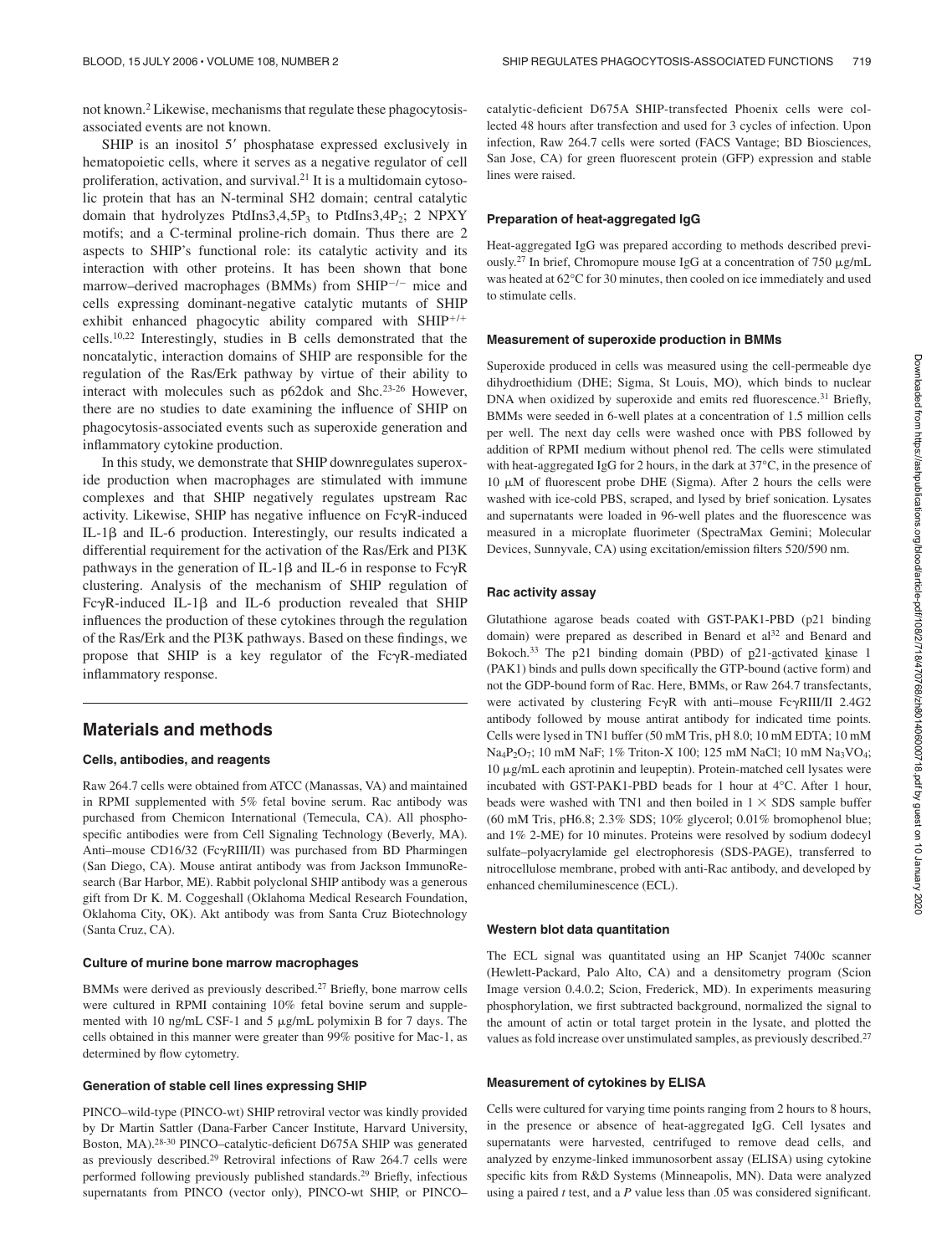# **Results**

## **Immune complex–induced production of superoxide is regulated by SHIP**

Fc $\gamma$ R clustering activates the assembly of the NADPH oxidase complex and the generation of superoxide.12 Mechanisms of regulation of superoxide generation are not known. To examine whether SHIP regulates  $Fc\gamma R$ -induced superoxide production, BMMs from SHIP<sup>+/+</sup> and SHIP<sup>-/-</sup> animals were stimulated with heat-aggregated IgG for varying time points ranging from 0 to 120 minutes in the presence of dihydroethidium. Results indicated that  $Fc\gamma R$  clustering induces superoxide production that is only detectable after one hour of stimulation in wild-type cells (Figure 1A). Superoxide production in  $SHIP^{-/-}$  cells was enhanced over the  $SHIP^{+/+}$  cells at all time points tested after stimulation. For further analysis, the 120-minute time point was chosen, and 4 independent experiments were performed. Results confirmed that SHIPdeficient BMMs make significantly higher amounts of superoxide in response to immune-complex stimulation (Figure 1B). Figure 1C is a Western blot of protein-matched lysates demonstrating the presence and absence of SHIP in SHIP<sup>+/+</sup> and SHIP<sup>-/-</sup> BMMs, respectively (Figure 1C). Further, flow cytometry following Mac-1 staining of SHIP<sup>+/+</sup> and SHIP<sup>-/-</sup> BMMs demonstrated that all cells used were indeed macrophages.

# **SHIP regulates activation of upstream Rac**

Activation of the low–molecular-weight GTP-binding protein Rac is essential for the assembly of NADPH oxidase complex and superoxide generation.<sup>14,15</sup> Rac GTP binding is facilitated by the guanine nucleotide exchange factor Vav, which is activated by the products of PI3K.34,35 Since the enzyme activity of SHIP results in the hydrolysis of PI3K products and the subsequent downregulation of downstream enzymes that are dependent on PI3K products, we next asked whether SHIP influenced Rac activation. Here, SHIP<sup>+/+</sup> and SHIP<sup>-/-</sup> BMMs were stimulated by clustering Fc $\gamma$ R and protein-matched lysates were incubated with GST-PAK1-PBD as bait protein to capture GTP-bound Rac. The bound proteins were



As a second approach to verify that the SHIP regulates activity of Rac, stable cell lines overexpressing wild-type SHIP, catalyticdeficient D675A SHIP, or vector alone were generated by retroviral infection of Raw 264.7 murine macrophage cells. These stable transfectants were stimulated by clustering  $Fc\gamma R$  and assayed for Rac GTP binding. The results shown in Figure 3A demonstrate that overexpression of wild-type SHIP downregulates Rac activation by

C Α SHIP  $0.8$  $0.7$ Fluorescence  $0.6$  $140$  $0.5$  $\bullet$  SHIP+/+  $0.4$ WCL  $\cdot \cdot \cdot$  SHIP-/-**IB: SHIP**  $0.3$ ii  $0.2$ ¥  $0.1$  $\mathbf 0$ **IB**: Actin  $\mathbf{O}'$ 5 15 30 60 120 в D  $2.5$  $SHIP^{+/+}$ Ş DHE Fluorescence  $\overline{2}$  $1.5$  $R = 2h$  $\overline{1}$  $0.5$ SHIP+  $SHIP^{+/+}$ SHIP<sup>+</sup>

**induced superoxide production.** (A) BMMs derived from  $SHIP^{+/+}$  and  $SHIP^{-/-}$  mice were activated with heat-aggregated IgG for the time points indicated in the figure. Generation of superoxide was measured using 10 µM fluorescent probe DHE. DHE fluorescence intensity is plotted in the graph. (B) BMMs derived from  $SHIP^{+/+}$  and  $SHIP^{-}$ mice were activated with heat-aggregated IgG for 2 hours. Generation of superoxide was measured using fluorescent probe DHE. Data represent mean and SEM of 4 independent experiments. Data were analyzed by Student *t* test. \*  $P$  < .05. (C) Protein-matched whole-cell lysates (WCLs) were analyzed by Western blotting with SHIP antibody (i). The same membrane was reprobed with actin antibody (ii). IB indicates immunoblot. (D) Mac-1 expression on the SHIP<sup>+/+</sup> and  $SHIP^{-/-}$  BMMs was analyzed by flow cytometry. For this, the cells were labeled with APC-labeled Mac-1 antibody in the presence of the anti- $Fc\gamma$ RII/III monoclonal antibody (mAb)  $2.4G2$  (to block Fc $\gamma$  receptors; - - -). Cells were also labeled with APClabeled isotype control antibody (—).

**Figure 1. SHIP downregulates FcR-**



**Figure 2. FcR-induced Rac activation is enhanced in SHIP-deficient macro**phages. (A) SHIP<sup>+/+</sup> and SHIP<sup>-/-</sup> macrophages were activated by clustering Fc $\gamma$ receptors for the indicated time points. GTP-bound Rac was captured with PAK-1 PBD beads as bait from protein-matched cell lysates and visualized by Western blotting with anti-Rac antibody. Unhydrolizable GTP and GDP analogs (obtained from Chemicon International) were used as positive and negative controls, respectively. (B) Fold induction of GTP Rac in the activated samples over resting (R). The graph represents mean and SEM of 3 independent experiments. Data were analyzed by Student *t* test ( $P \leq .05$ ).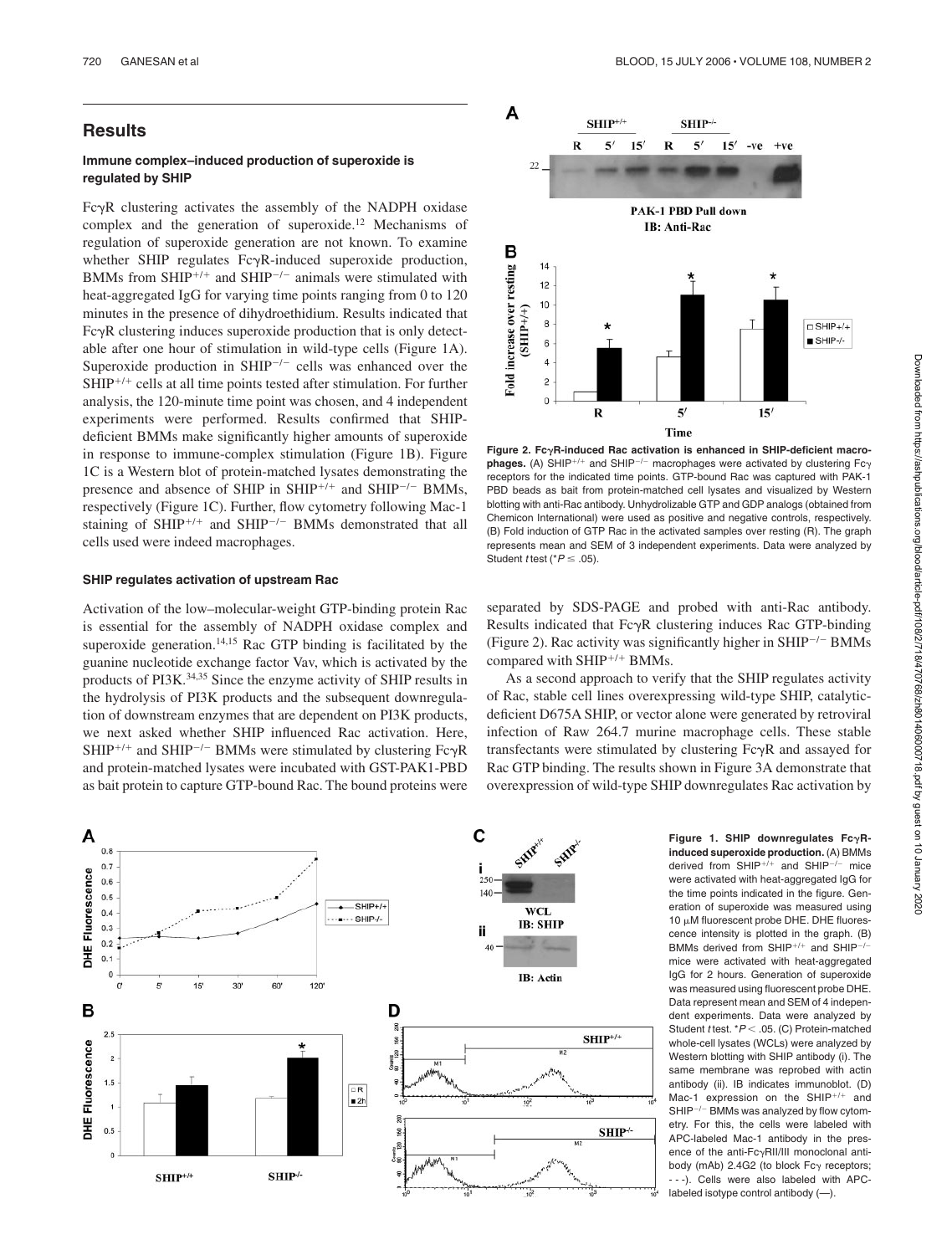

**Figure 3. Overexpression of wild-type SHIP downregulates FcR-induced Rac activation.** (A) Raw 264.7 cells were retrovirally infected using vector alone, wild-type SHIP, or catalytic-deficient D675A SHIP. GTP-bound Rac was measured in these transfectants after Fc $\gamma$ R clustering. The bottom panel represents the band intensity of the Rac GTP. Values obtained from 3 independent experiments are represented as mean and SEM. (B) The stable transfectants were analyzed for SHIP expression by immunoprecipitating SHIP with rabbit polyclonal SHIP antibody and immunoblotting with SHIP antibody. The last lane is a control immunoprecipitate (IP) with normal rabbit serum. Data were analyzed by the Student *t* test ( $P \leq .05$ ).

 $Fc\gamma R$  clustering. The graph shown in the bottom panel (Figure 3A) represents results obtained from 3 independent experiments. To ensure that the SHIP constructs were indeed overexpressed in the transfectants, protein-matched lysates from transfected cells were subjected to immunoprecipitation with anti-SHIP antibody and analyzed by Western blotting with anti-SHIP antibody (Figure 3B). Taken together, these results demonstrate that SHIP negatively regulates Rac activity.

## **Immune complex–induced production of inflammatory cytokines is regulated by SHIP**

The phagocytic process is also accompanied by the production of inflammatory cytokines such as IL-1 $\beta$  and IL-6.<sup>2,19,20</sup> While extensive analyses have been performed to understand mechanisms involved in the process of particle engulfment, little is known about signaling pathways involved in cytokine generation and its regulation in macrophages. Here, we first examined whether SHIP influenced  $Fc\gamma R$ -induced cytokine production. In these experiments, SHIP<sup>+/+</sup> and SHIP<sup>-/-</sup> BMMs were stimulated with heataggregated IgG for the time points indicated in Figure 4. Cell

lysates and supernatants were collected and assayed for the presence of IL-1 $\beta$  and IL-6 by ELISA (Figure 4A-B). Results from  $3$  independent experiments revealed that  $Fc\gamma R$ -induced production of IL-1 $\beta$  and IL-6 is significantly higher in SHIP<sup>-/-</sup> BMMs compared with SHIP<sup>+/+</sup> BMMs. These results indicate that SHIP is a negative regulator of  $Fc\gamma R$ -induced IL-1 $\beta$  and IL-6 production. Of note, macrophages release minimal amounts of  $IL-1\beta$  into the supernatant (Figure 4B bottom panel), since this cytokine, unlike IL-6, requires posttranslational modification, which is reported to be dramatically impaired in macrophages compared with monocytes.<sup>36</sup>

In order to examine the mechanism by which SHIP influences cytokine production in macrophages, we analyzed the role of the Ras/Erk and PI3K pathways on Fc $\gamma$ R-induced cytokine production. In B cells, in addition to its ability to hydrolyze PI3K products and downregulate downstream signaling, SHIP has been previously demonstrated to downregulate the Ras/Erk pathway by associating with the Ras GAP-binding protein p62dok and accelerating hydrolysis of Ras GTP and by competing with the Grb2-Shc adapter complex necessary for Ras activation. While the former function is mediated by SHIP's enzyme activity, the latter is a consequence of its noncatalytic domains. In these experiments BMMs were preincubated with either vehicle control or with inhibitors of the Ras/Erk pathway (U0126) or PI3K pathway (LY294002) and subsequently stimulated with heat-aggregated IgG. Production of IL-1 $\beta$  and IL-6 was measured by ELISA. As shown in Figure 5A, inhibition of the Ras/Erk pathway but not PI3K pathway suppressed the production of IL-1 $\beta$ . In contrast, inhibition of either the Ras/Erk pathway or the PI3K pathway resulted in partial downregulation of IL-6 production (Figure 5B). Simultaneous inhibition of both the PI3K and the Ras/Erk pathways resulted in further attenuation of IL-6 production. To ensure the efficacy/specificity of the inhibitors, protein-matched lysates from resting and stimulated cells were probed with antibodies to phospho-Erk and phospho-Akt (top panels of Figure 5C and D, respectively). The bottom panels (Figure 5C and D) are reprobes with Erk and Akt antibody, respectively, to ensure equal loading of protein in all lanes. Collectively, these results demonstrate several novel points: (a) that there is no cross talk between the Ras/Erk pathway and the PI3K pathway during  $Fc\gamma R$  signaling in BMMs; (b) that the 2 signaling pathways play differential roles in  $Fc\gamma R$ -induced cytokine production; (c) that SHIP may influence the Ras/Erk pathway as well as the PI3K pathway during  $Fc\gamma R$  signaling in BMMs, independently of each other.



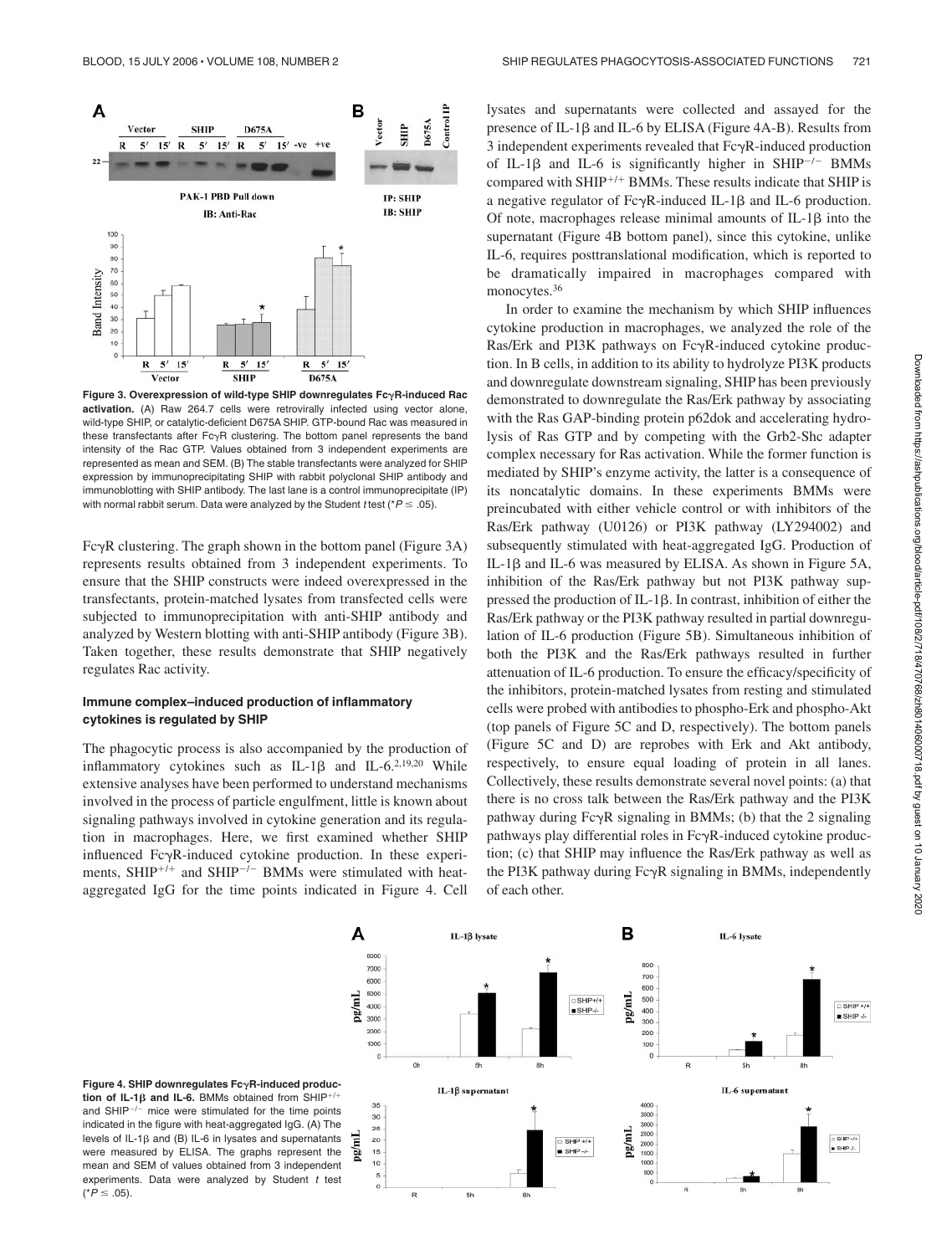

**Figure 5. Differential requirement for the PI3K and Ras/MAPK pathways in FcR-induced IL-1**- **and IL-6 production.** BMMs were treated with Me2SO (DMSO) or 10 M LY294002 or 2.5 µM UO126 for 30 minutes at 37°C prior to stimulation with heat-aggregated IgG. (A) The levels of IL-1 $\beta$  and (B) IL-6 in cell lysates and supernatants were measured by ELISA. The graphs represent the mean and SEM of 3 independent experiments. Data were analyzed by Student *t* test. \**P* .05. (C) Protein-matched lysates from unstimulated and stimulated cells (stimulated for 7 minutes) were analyzed by Western blotting with phospho-Erk antibody. The bottom panel is a reprobe of the same membrane with anti-Erk antibody. (D) Parallel samples were probed with anti-phospho Serine Akt antibody, and the membrane was reprobed with anti-Akt antibody (bottom panel).

### **FcR-induced activation of the Ras/Erk pathway is downregulated by SHIP**

These experiments suggest that SHIP influences  $Fc\gamma R$ -induced activation of the Ras/Erk pathway in macrophages. To directly test this, SHIP<sup>+/+</sup> and SHIP<sup>-/-</sup> BMMs were stimulated by clustering  $Fc\gamma R$  and assessed for the activity of the Ras signaling pathway by measuring phosphorylation of Erk. Protein-matched lysates from  $SHIP^{+/+}$  and  $SHIP^{-/-}$  BMMs were subjected to Western blotting with phospho-specific antibodies to Erk. Results indicated Erk phosphorylation was significantly enhanced in  $SHIP^{-/-}$  BMMs (Figure 6A). The graph shown in the bottom panel (Figure 6A) is a quantitative measure of Erk phosphorylation from 3 independent experiments.

As an additional approach,  $Fc\gamma R$ -induced Erk phosphorylation was assessed in the Raw 264.7 transfectants expressing vector alone, wild-type SHIP, or catalytic-deficient SHIP (Figure 6B). Results from 3 independent experiments are quantitated in the graph shown in the bottom panel (Figure 6B) and demonstrate that overexpression of either a wild-type SHIP or a catalytic-deficient SHIP inhibits the induction of Erk phosphorylation following  $Fc\gamma R$  clustering. These results demonstrate that SHIP downregulates activation of the Ras/Erk pathway by  $Fc\gamma R$  clustering, in a manner that is independent of SHIP's catalytic function.

# SHIP downregulates Fc<sub>Y</sub>R-induced inflammatory cytokine **production through the inhibition of the Ras/Erk and PI3K pathways**

These experiments demonstrate that SHIP regulates  $Fc\gamma R$ -induced production of IL-1 $\beta$  and IL-6 and also that SHIP regulates the PI3K and the Ras/Erk pathways. In order to examine whether SHIP influences cytokine production through its influence on PI3K and the Ras/Erk pathways the following experiments were performed. Here, SHIP<sup>+/+</sup> and SHIP<sup>-/-</sup> BMMs were preincubated with either vehicle alone (DMSO), the MEK inhibitor U0126, or the PI3K inhibitor LY294002. Cells were subsequently stimulated with heat-aggregated IgG for 5 hours. Cell lysates and supernatants were assayed for IL-1 $\beta$  and IL-6 by ELISA. The results shown in Figure 7 are representative of 3 independent experiments. As seen in Figure 7A, IL-1 $\beta$  production was enhanced in SHIP<sup>-/-</sup> BMMs in comparison to SHIP<sup>+/+</sup> BMMs. Treatment with the MEK inhibitor



**Figure 6. SHIP downregulates FcR-induced activation of Erk.** (A) SHIP $+7$  and SHIP $-7$  macrophages were activated by clustering  $Fc\gamma$  receptors for the indicated time points. Protein-matched lysates were probed with anti-phospho–ERK and reprobed with antibody against actin (bottom panel). The graph shown below is a quantitative estimate of Erk phosphorylation and represents the mean and SEM of values obtained from 3 independent experiments. Data were analyzed by Student *t* test.  $^*P \leq .05$ .  $\Box$  indicates SHIP<sup>+/+</sup>;  $\blacksquare$ , SHIP<sup>-/-</sup>.(B) Erk phosphorylation was likewise measured in stable transfectants overexpressing vector alone, wild-type SHIP, or catalytic-deficient D675A SHIP.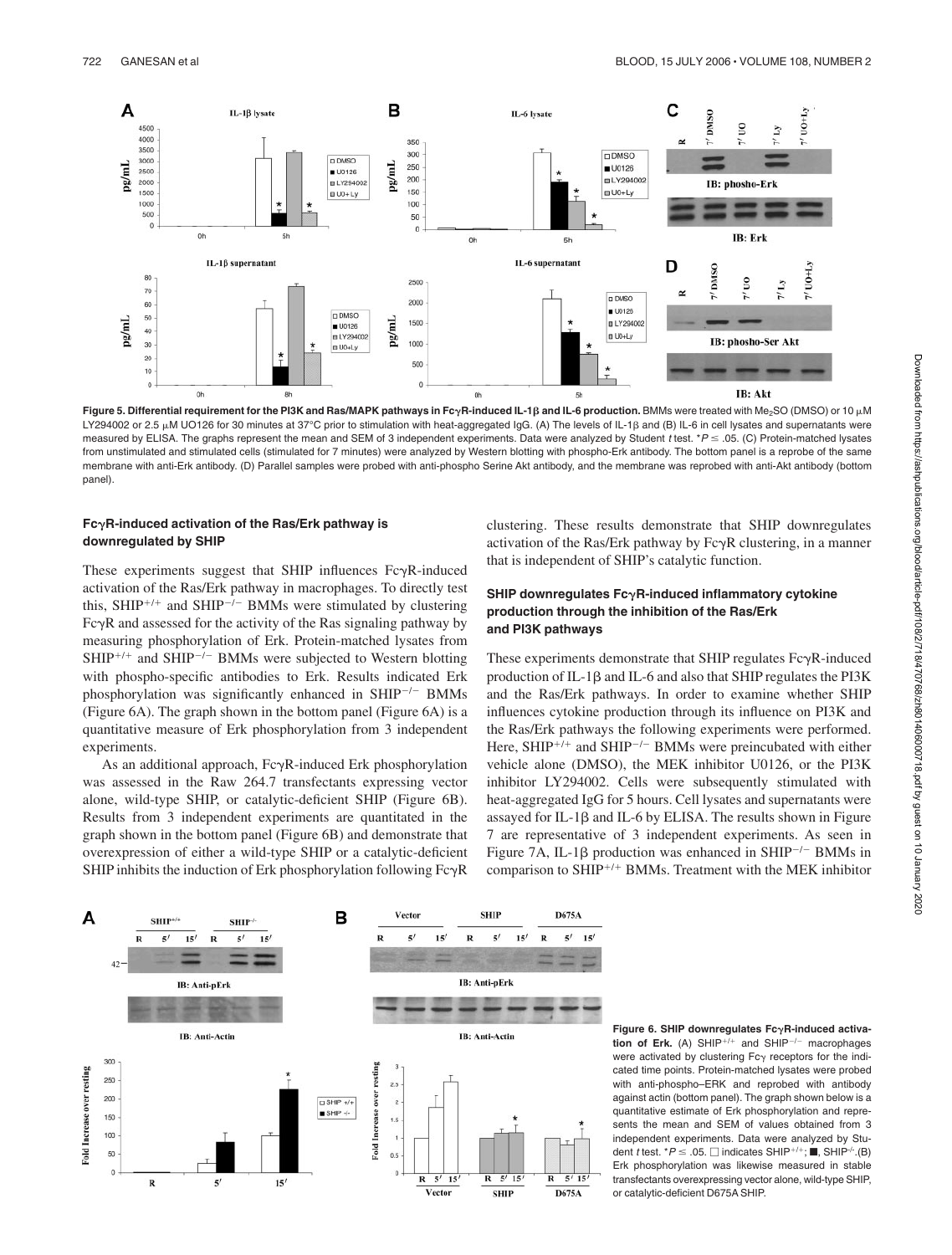**Figure 7. SHIP downregulates FcγR-induced IL-1β and IL-6 production through the inhibition of PI3K** and Ras/MAPK pathways. SHIP<sup>+/+</sup> and SHIP<sup>-/-</sup> macrophages were treated with either Me<sub>2</sub>SO (DMSO), 10  $\mu$ M LY294002, or 2.5  $\mu$ M UO126 for 30 minutes at 37°C prior to stimulation with heat-aggregated IgG. (A) The levels of IL-1 $\beta$  in cells treated with DMSO or UO126 (i) and IL-1 $\beta$ in cells treated with DMSO or LY294002 (ii) were measured by ELISA. The graphs represent the mean and SEM of values obtained from 3 independent experiments. Data were analyzed by Student *t* test.  $*P \leq .05$ . (B) The levels of IL-6 in supernatants of cells treated with DMSO or UO126 (i) and cells treated with DMSO or LY294002 (ii) were measured by ELISA. The graphs represent the mean and SEM of values obtained from 3 independent experiments. Data were analyzed by Student *t* test. \**P* ≤ .05. (C) Protein-matched lysates were analyzed by Western blotting with phospho-Erk antibody (top panels). Parallel samples were probed with antiphospho serine Akt antibody (middle panels), and the membrane was reprobed with anti-Akt antibody (bottom panels). (D) Raw 264.7 stable transfectants overexpressing vector alone, wild-type SHIP, or catalytic-deficient D675A SHIP were stimulated with heat-aggregated IgG. Production of IL-1 $\beta$  and IL-6 was analyzed by measuring lysates and supernatants, respectively, by ELISA at 5 hours and 8 hours after stimulation. Data were analyzed by Student *t* test.  $*P \leq .05$ .



significantly downregulated IL-1 $\beta$  production, even in cells deficient in SHIP, suggesting that SHIP influences  $IL-1\beta$  production through its influence on the Ras/Erk pathway. In contrast, inhibition of PI3K had no effect on IL-1 $\beta$  production (Figure 7A bottom panel). Figure 7B demonstrates that while  $SHIP^{-/-}$  BMMs produce significantly elevated levels of IL-6, this production is downregulated in the presence of both the MEK inhibitor (top panel) and the PI3K inhibitor (bottom panel). These results demonstrate that SHIP influences  $Fc\gamma R$ -induced IL-6 production through its influence on both the PI3K and the Ras/Erk pathways. In all experiments, specificity of the inhibitors used was verified by Western blotting cell lysates with phospho-specific antibodies to Erk and Akt (Figure 7C).

As a second approach, IL-1 $\beta$  and IL-6 production was measured in Raw 264.7 transfectants overexpressing wild-type SHIP or catalytic-deficient SHIP. Results indicated that overexpression of either the wild-type or the catalytic-deficient version of SHIP significantly dampened the production of IL-1 $\beta$  production in response to Fc $\gamma$ R clustering, indicating that the inhibition of IL-1 $\beta$ production is independent of the catalytic function of SHIP. These results are consistent with the findings that the influence of SHIP on the Ras/Erk pathway is independent of its catalytic function. In contrast, although IL-6 production was almost completely abrogated when wild-type SHIP was overexpressed, there was only partial inhibition of IL-6 when the catalytic mutant of SHIP was overexpressed. These results demonstrate that both the catalytic function and the noncatalytic domains of SHIP are necessary for the inhibition of IL-6 production.

Thus, we conclude that SHIP influences  $Fc\gamma R$ -induced production of IL-1 $\beta$  and IL-6 through the inhibition of the Ras/Erk and PI3K pathways.

# **Discussion**

In this study we have analyzed for the first time the influence of SHIP on phagocytosis-associated events (ie, superoxide generation and inflammatory cytokine production). Our data reveal several novel aspects to the regulation of these phagocytosis-associated events. First, the expression of SHIP downregulates Rac activity and subsequent superoxide production. Interestingly, although we observed high basal Rac activity in  $SHIP^{-/-}$  BMMs, there was no detectable production of superoxide in the absence of Fc receptor stimulation, suggesting that, while the high Rac activity may contribute to enhanced superoxide production, there are other  $Fc\gamma R$ -induced activation events that are necessary for generation of superoxide. Activation of Rac is critical for particle ingestion as well as for the assembly of NADPH oxidase complex and superoxide generation.<sup>16,17</sup> While earlier reports have demonstrated that SHIP negatively regulates phagocytosis,<sup>10,22</sup> the mechanism by which SHIP mediates its inhibitory effect was previously not known. As such, we believe these data represent a significant advance in our understanding of SHIP's influence on phagocytosis.

Although it is well established that  $Fc\gamma R$  clustering results in the production of inflammatory cytokines, there is surprisingly little known about signaling pathways involved in the induction of these cytokines. Our experiments demonstrate that the PI3K and Ras/Erk pathways are activated by  $Fc\gamma R$  clustering quite independently of one another. Thus, inhibition of the PI3K pathway has no effect on the activation of the Ras/Erk pathway and vice versa (Figure 5C-D). This is in contrast to the signaling events initiated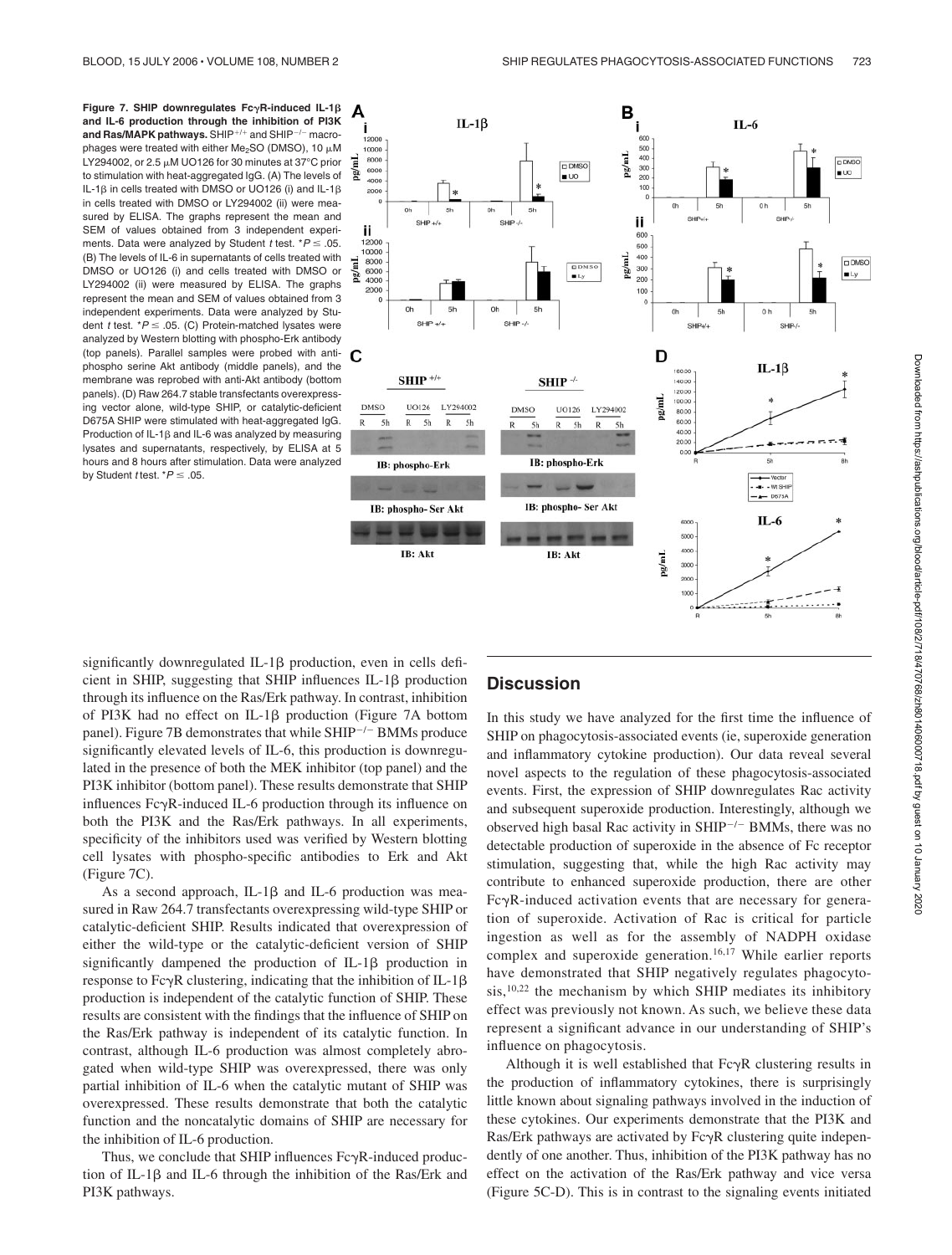by cytokines and growth factors, where PI3K has been shown to be both upstream and downstream of Ras.<sup>37,38</sup>

Interestingly, our current findings also indicate a differential requirement for the PI3K and Ras/Erk pathways in induction of the inflammatory cytokines IL-1 $\beta$  and IL-6. Thus, while activation of PI3K and Ras/Erk pathways was necessary for the induction of IL-6, activation of only Ras/Erk, but not PI3K, was sufficient for the induction  $Fc\gamma R$ -induced IL-1 $\beta$  production (Figure 5A-B). These observations are important because they allow for the distinction between the catalytic function of SHIP (which hydrolyzes PtdIns $3,4,5P_3$  and downregulates the PI3K pathway) and the noncatalytic function of SHIP (which downregulates the Ras/Erk pathway).

SHIP is a cytosolic enzyme that requires activation-induced recruitment to the cell membrane where it encounters its lipid substrates. Extensive studies from our group and others have demonstrated that SHIP is recruited to the phosphorylated ITIM of  $Fc\gamma RII(b)$  via the SHIP SH2 domain.<sup>39,40</sup> Interestingly, phosphorylated ITAMs of Fc $\gamma R \gamma$ -subunit and human Fc $\gamma R$ IIa can also recruit SHIP, albeit with much less efficiency than the ITIM of  $Fc\gamma RIIb.^{8,10,41,42}$  Association of SHIP with the phosphorylated ITAMs occurs both directly as well as through the adapter protein Shc.8,10,41 IgG immune complexes engage both ITAM-containing and ITIM-containing  $Fc\gamma R$  simultaneously, thus recruitment of

SHIP to the plasma membrane, under these conditions, likely occurs through SHIP association with both types of receptors. Our data suggest that SHIP downregulates both the PI3K and the Ras/Erk pathways by virtue of its catalytic domain and its noncatalytic domains, respectively. While the catalytic function of SHIP is to hydrolyze 5' phosphates from 3' phosphorylated PI3K products, the noncatalytic domains interact with a number of cytoplasmic molecules to inhibit signaling pathways. The best characterized of these is the influence of SHIP on the Ras pathway. At least 2 models are proposed in this context in B cells: (i) the SHIP SH2 domain competes with Grb2/Sos complex for binding to phosphorylated Shc and thereby downregulates Ras activation<sup>25,26</sup>; and (ii) SHIP associates with p62dok, which results in hyperphosphorylation of dok, its association with RasGAP, and the subsequent hydrolysis of Ras-GTP.23 Future studies will tell whether there are other signaling pathways that are influenced by SHIP's association with additional cytoplasmic signaling molecules.

In summary, these findings demonstrate that phagocytosisassociated inflammatory responses are regulated by SHIP, in addition to the previously reported regulation of particle engulfment. Thus, the entire phagocytic process appears to be tightly regulated by the cumulative actions of the kinases and phosphatases in order to maintain homeostasis and prevent collateral tissue damage.

# **References**

- 1. Aderem A, Underhill DM. Mechanisms of phagocytosis in macrophages. Annu Rev Immunol. 1999;17:593-623.
- 2. Sánchez-Mejorada G, Rosales C, Signal transduction by immunoglobulin Fc receptors. J Leukoc Biol. 1998;63:521-533.
- 3. Uchida J, Hamaguchi Y, Oliver JA, et al. The innate mononuclear phagocyte network depletes B lymphocytes through Fc receptor-dependent mechanisms during anti-CD20 antibody immunotherapy. J Exp Med. 2004;199:1659-1669.
- 4. Ravetch JV. Fc Receptors. Cur Op Immunol. 1997;9:121-125.
- 5. Ghazizadeh S, Bolen JB, Fleit HB. Physical and functional association of Src-related protein tyrosine kinases with FcgRII in monocytic THP-1 cells. J Biol Chem. 1994;269:8878-8884.
- 6. Cooney DS, Phee H, Jacob A, Coggeshall KM. Signal transduction by human-restricted Fc gamma RIIa involves three distinct cytoplasmic kinase families leading to phagocytosis. J Immunol. 2001;167:844-854.
- 7. Chacko GW, Brandt JT, Coggeshall KM, Anderson CL. Phosphatidylinositol 3-Kinase and p72Syk noncovalently associate with the low affinity Fc gamma receptor on human platelets through an ITAM: reconstitution with synthetic phosphopeptides. J Bio Chem. 1996;271:10775- 10781.
- 8. Tridandapani S, Wang Y, Marsh CB, Anderson CL. Src homology 2 domain-containing inositol polyphosphate phosphatase regulates NF-kappa B-mediated gene transcription by phagocytic Fc gamma Rs in human myeloid cells. J Immunol. 2002;169:4370-4378.
- 9. Krugmann S, Welch H. PI 3-kinase. Curr Biol. 1998;8:R828.
- 10. Nakamura K, Malykhin A, Coggeshall KM. The Src homology 2 domain-containing inositol 5-phosphatase negatively regulates Fcgamma receptor-mediated phagocytosis through immunoreceptor tyrosine-based activation motifbearing phagocytic receptors. Blood. 2002;100: 3374-3382.
- 11. Park JB. Phagocytosis induces superoxide formation and apoptosis in macrophages. Exp Mol Med. 2003;35:325-335.
- 12. Underhill DM, Ozinsky A. Phagocytosis of microbes: complexity in action. Annu Rev Immunol. 2002;20:825-852.
- 13. Abo A, Pick E, Hall A, et al. Activation of the nadph oxidase involves the small gtp-binding protein p21rac1. Nature. 1991;353:668-670.
- 14. Nisimoto Y, Freeman JL, Motalebi SA, Hirshberg M, Lambeth JD. Rac binding to p67(phox): structural basis for interactions of the Rac1 effector region and insert region with components of the respiratory burst oxidase. J Biol Chem. 1997;272: 18834-18841.
- 15. Bokoch GM, Diebold BA. Current molecular models for NADPH oxidase regulation by Rac GTPase. Blood. 2002;100:2692-2696.
- 16. Massol P, Montcourrier P, Guillemot JC, Chavrier P. Fc receptor-mediated phagocytosis requires CDC42 and Rac1. EMBO J. 1998;17:6219-6229.
- 17. Cox D, Chang P, Zhang Q, et al. Requirements for both Rac1 and Cdc42 in membrane ruffling and phagocytosis in leukocytes. J Exp Med. 1997;186:1487-1494.
- 18. Yamauchi A, Kim C, Li S, et al. Rac2-deficient murine macrophages have selective defects in superoxide production and phagocytosis of opsonized particles. J Immunol. 2004;173:5971-5979.
- 19. Clynes R, Maizes JS, Guinamard R, et al. Modulation of immune complex-induced inflammation in vivo by the coordinate expression of activation and inhibitory Fc receptors. J Exp Med. 1999;189:179-185.
- 20. Cao X, Wei G, Fang H, et al. The inositol 3-phosphatase PTEN negatively regulates Fc gamma receptor signaling, but supports Toll-like receptor 4 signaling in murine peritoneal macrophages. J Immunol. 2004;172:4851-4857.
- 21. Krystal G. Lipid phosphatases in the immune system. Immunology. 2000;12:397-403.
- 22. Cox D, Dale BM, Kishiwada M, Helgason CD, Greenberg S. A regulatory role for Src homology 2 domain-containing inositol 5--phosphatase (SHIP) in phagocytosis mediated by Fc gamma receptors and complement receptor 3 (alpha (M)beta(2); CD11b/CD18. J Exp Med. 2001;193: 61-71.
- 23. Tamir I, Stolpa JC, Helgason CD, et al. The Ras-

GAP-binding protein p62dok is a mediator of inhibitory FcgammaRIIB signals in B cells. Immunity. 2000;12:347-358.

- 24. Tridandapani S, Chacko GW, Van Bruggen MCJ, Coggeshall KM. Negative signaling in B cells causes reduced Ras activity by reducing Shc-Grb2 interactions. J Immunol. 1997;158:1125- 1132.
- 25. Tridandapani S, Kelly T, Cooney D, Pradhan M, Coggeshall KM. Negative signaling in B cells: SHIP Grbs Shc. Immunol Today. 1997;18:424- 427.
- 26. Tridandapani S, Phee H, Shivakumar L, Kelly T, Coggeshall KM. Role of Ship in FcyRIIb-mediated inhibition of Ras activation in B cells. Mol Immunol. 1998;35:1135-1146.
- 27. Ganesan LP, Wei G, Pengal RA, et al. The serine/ threonine kinase Akt promotes Fc gamma receptor-mediated phagocytosis in murine macrophages through the activation of p70S6 kinase. J Biol Chem. 2004;279:54416-54425.
- 28. Grignani F, Kinsella T, Mencarelli A, et al. Highefficiency gene transfer and selection of human hematopoietic progenitor cells with a hybrid EBV/ retroviral vector expressing the green fluorescence protein. Cancer Res. 1998;58:14-19.
- 29. Trotta R, Parihar R, Yu J, et al. Differential expression of SHIP1 in CD56bright and CD56dim NK cells provides a molecular basis for distinct functional responses to monokine costimulation. Blood. 2005;105:3011-3018.
- 30. Sattler M, Verma S, Byrne CH, et al. BCR/ABL directly inhibits expression of SHIP, an SH2-containing polyinositol-5-phosphatase involved in the regulation of hematopoiesis. Mol Cell Biol. 1999; 19:7473-7480.
- 31. Zhao H, Kalivendi S, Zhang H, et al. Superoxide reacts with hydroethidine but forms a fluorescent product that is distinctly different from ethidium: potential implications in intracellular fluorescence detection of superoxide. Free Radic Biol Med. 2003;34:1359-1368.
- 32. Benard V, Bohl BP, Bokoch GM. Characterization of rac and cdc42 activation in chemoattractantstimulated human neutrophils using a novel assay for active GTPases. J Biol Chem. 1999;274: 13198-13204.